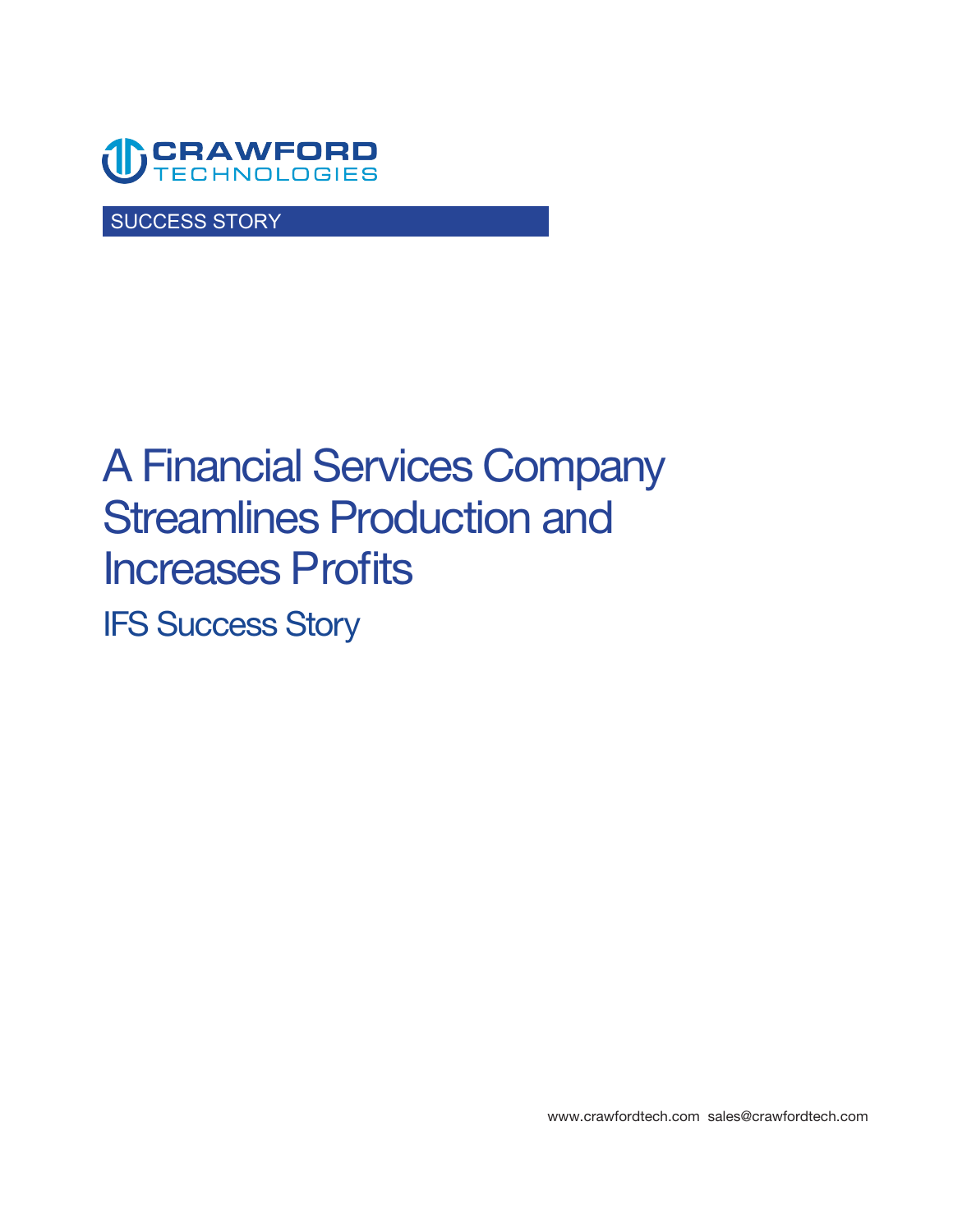# **Summary**

**Crawford Technologies Inc. was recently called on by a medium-sized financial services company to help them with capacity and productivity problems associated with job control in the firm's production printing and mailing operations. After reviewing and assessing their current workflows, CrawfordTech recommended that IFS implement PRO Production Manager, a cost effective workflow management solution. In the firm's evaluation, PRO Production Manager stood out due to its unique combination of features and functions, including the ability to automate the initiation of processes such as document re-engineering and presort. Other features, such as the Production Dashboard and chargeback accounting capability, provided the full job control tools the firm needed.** 

## **Company Profile**

**IFS\* is the US-based financial services arm of a multi-national insurance company. IFS has grown by acquisition, which is both a key to its success and a cause of some document management problems. As a result of the acquisitions, the company operates multiple data centers with thousands of legacy applications. These feed two production print / finishing centers which together produce roughly 1,200,000 documents per month, totally more than 60 million pages annually.** 

**IFS financial products are distributed through independent agents located across the United States. The company is executing a strategic initiative to improve and expand its portfolio of agent services. Services are provided for a variety of reasons – some pass through the agent to provide increased value to the IFS client base; some are 'added-value' agent services with no fees. The key ones are 'for fee' services marketed to the agents.** 

#### **The Problem**

**At IFS, the print/finishing centers and IT organizations are part of a Shared Services unit where there is significant ongoing pressure to do more with less.** 

**Due to its history, IFS implemented separate workflows for AFP and Xerox Metacode / LCDS formatted documents. For optimum scheduling flexibility, the two print centers were expected to handle both formats on an intermixed basis which resulted in costly and time-consuming job setup and control issues.** 

**Last year, IT performed an internal analysis which determined that there was no business case justification for reprogramming the legacy applications – there were simply too many and they were too deeply ingrained. They also decided that there was no business case to move all applications to a single standardized document composition engine, although it was observed that the lack of systematic job control processes created significant business problems.** 

**Optimizing equipment utilization was impossible, as the thousands of jobs tied up the machines in unproductive job setup, job teardown and 'job jacket' data recording time. In addition, there was no effective way to detect and reconcile exceptions; every time something went wrong, production ground to a halt.** 

**There was also a perception that the print centers were capacity-constrained, and faced the possibility of a significant outlay for additional resources to handle the growing document workload. However, IFS did not have the tools to enable its management to accurately gauge the problem.** 

**\* The name of the company and identifying details have been changed at the request of our customer.**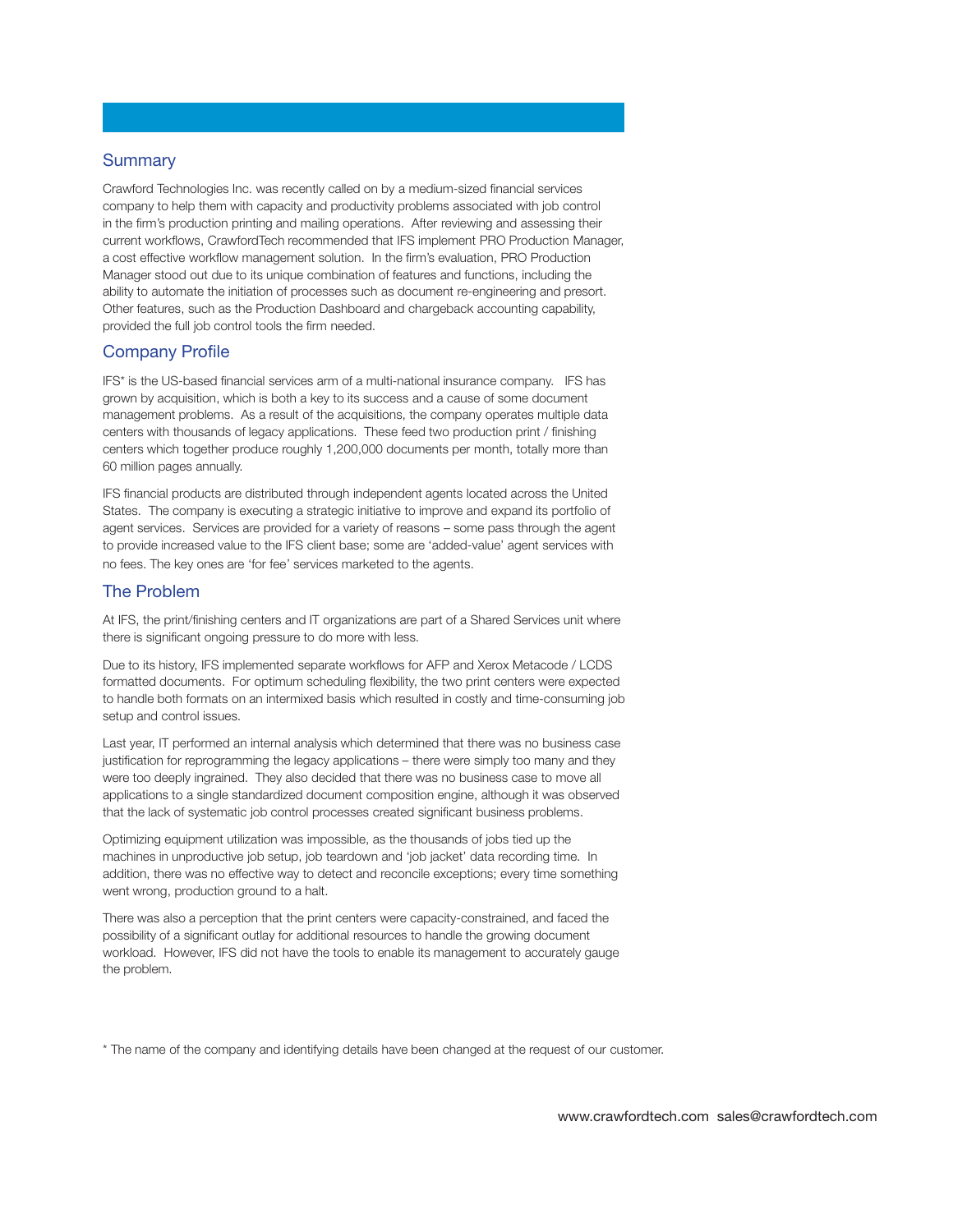**Over time, a portion of the production printing and mailing operations job portfolio had been outsourced to two different vendors. Some of this work included new jobs developed for agents that was outsourced when they realized that there was no internal system to track and chargeback the production costs as fees to the agents.** 

**These problems in the production printing and mailing operations environment were impeding the ability of IFS to execute its growth strategy of delivering new, competitively priced offerings to its agents.** 

# **The Solution – PRO Production Manager**

**To solve these problems, IFS selected PRO Production Manager (PPM) from Crawford Technologies Inc. The decision was based on the firm's need for an end-to-end workflow management system that would deliver cost effective results with the least possible impact on scarce programming resources and with no change to existing user processes.** 

**As its first step, IFS wanted to consolidate to a single print format. Since most of its core financial applications produced AFP output, the firm decided to standardize on AFP to maximize the use of existing IT components. CrawfordTech's PRO Meta to AFP transform solution was selected to handle the conversion of Xerox formatted documents to the AFP standard based on the criteria of fidelity and productivity.** 

#### **Low Impact Solution Installation**

**Figure 1 shows the timeline for the four month project. The team was lean with one full time implementation resource supported by one part-time IFS project management resource; other technical resources were called in as needed.** 

**I.F.S Installation Timeline**



**The PRO Production Manager (PPM) solution employs an open systems architecture and uses non-proprietary integration methods. This meant that a small, part-time team of IFS resources, combined with CrawfordTech's expert technical assistance, was able to implement the solution in only four months, and did not require expensive equipment upgrades to inserters or other equipment. The resulting PPM system deployment diagram is shown in Figure 2.**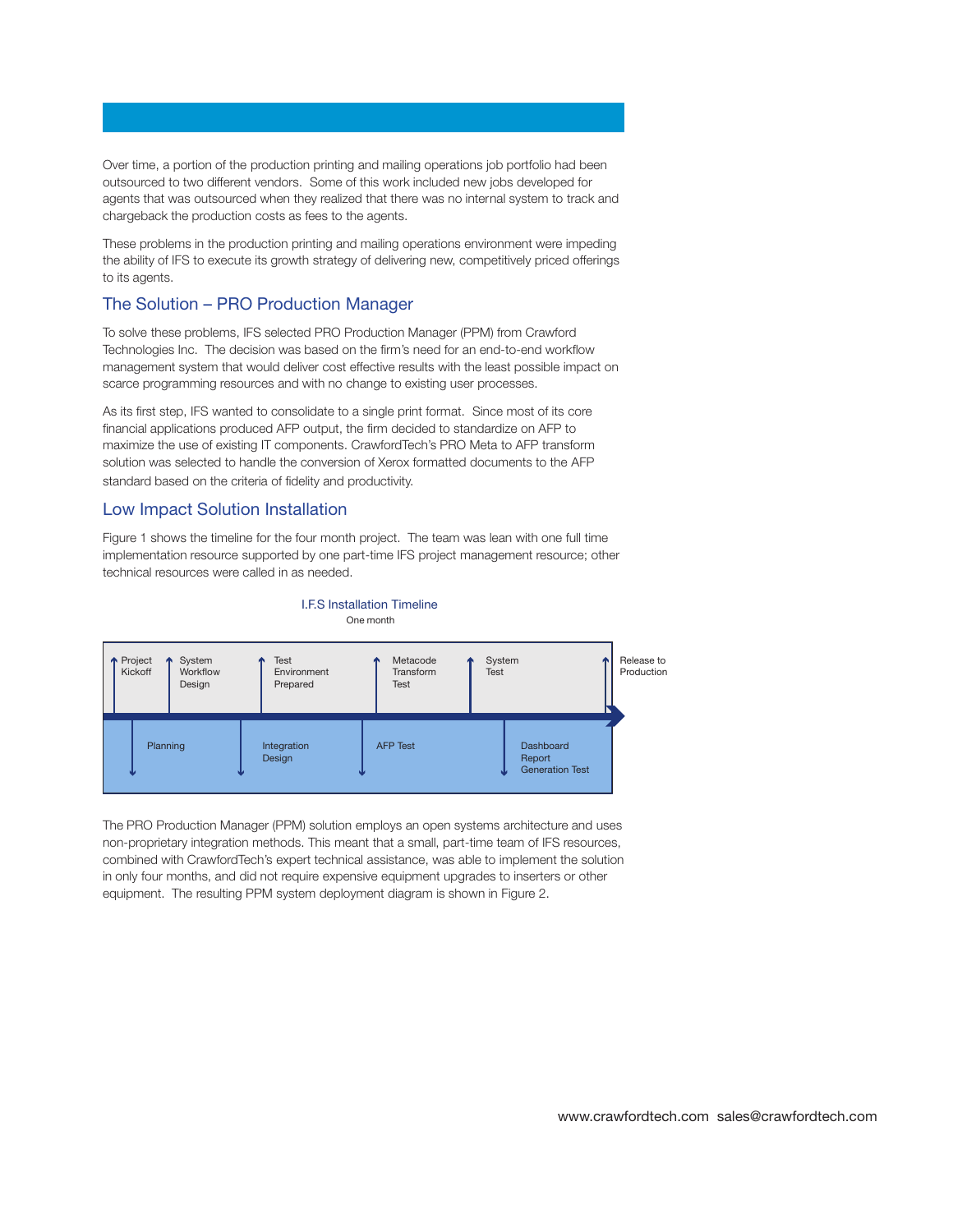#### **Results**

**The CrawfordTech PRO Production Manager installation at IFS was completed on schedule, providing end-to-end workflow management and job control. The hard dollar savings realized by IFS have exceeded their original expectations. These include higher equipment utilization due to significantly shorter job setup times, less down time due to exception handling, and cost savings from jobs pulled back from the outsource vendors.** 

**The standardization on AFP has realized several benefits. For example, it has simplified the operators' setup tasks, as there is now a standard tray configuration across virtually all jobs. Significant savings have been realized by merging or combining smaller jobs, which is achievable now due to standardization.** 

**There are other sources of savings as well. The management reporting tools, with visibility via the Production Dashboard, gives management a tool to manage load balancing across the two print sites. Previously when there had been a question about** 



**capacity, the response had been to send jobs outside; now the response is to query the PRO Production Manager reports to examine, and then utilize available internal capacity. With significant reductions in job setup times, capacity is no longer the issue that it used to be.** 

**Additionally, the dashboard is checked for exception status indications, and the PRO Production Manager reports are used to reconcile issues without stopping production. A unique feature of the PRO Production Manager dashboard is that it provides a wealth of information about the status of pre-print steps that other ADF tools don't have.** 

**Reprints are more routinely automated now using PRO Production Manager. One of the key differences is that previously reprints had been run on the same printer the original job was run on, resulting in excessive setup times and spoilage for the reprint job. Now that reprint jobs can be automatically converted to desktop format and then tracked and validated via PRO Production Manager, they are printed on cut sheet printers which have much lower setup times and less spoilage.** 

**Figure 3 shows the financial results with a breakdown of both the cost elements and the savings elements. The low level of systems integration required due to the open architecture of the CrawfordTech software and the extensive reuse of existing applications kept the professional services costs moderate (less than 15% of the project costs). Project Mngt., at 6% of the total, includes all of the IFS non-hardware deployment resources.** 

**www.crawfordtech.com sales@crawfordtech.com**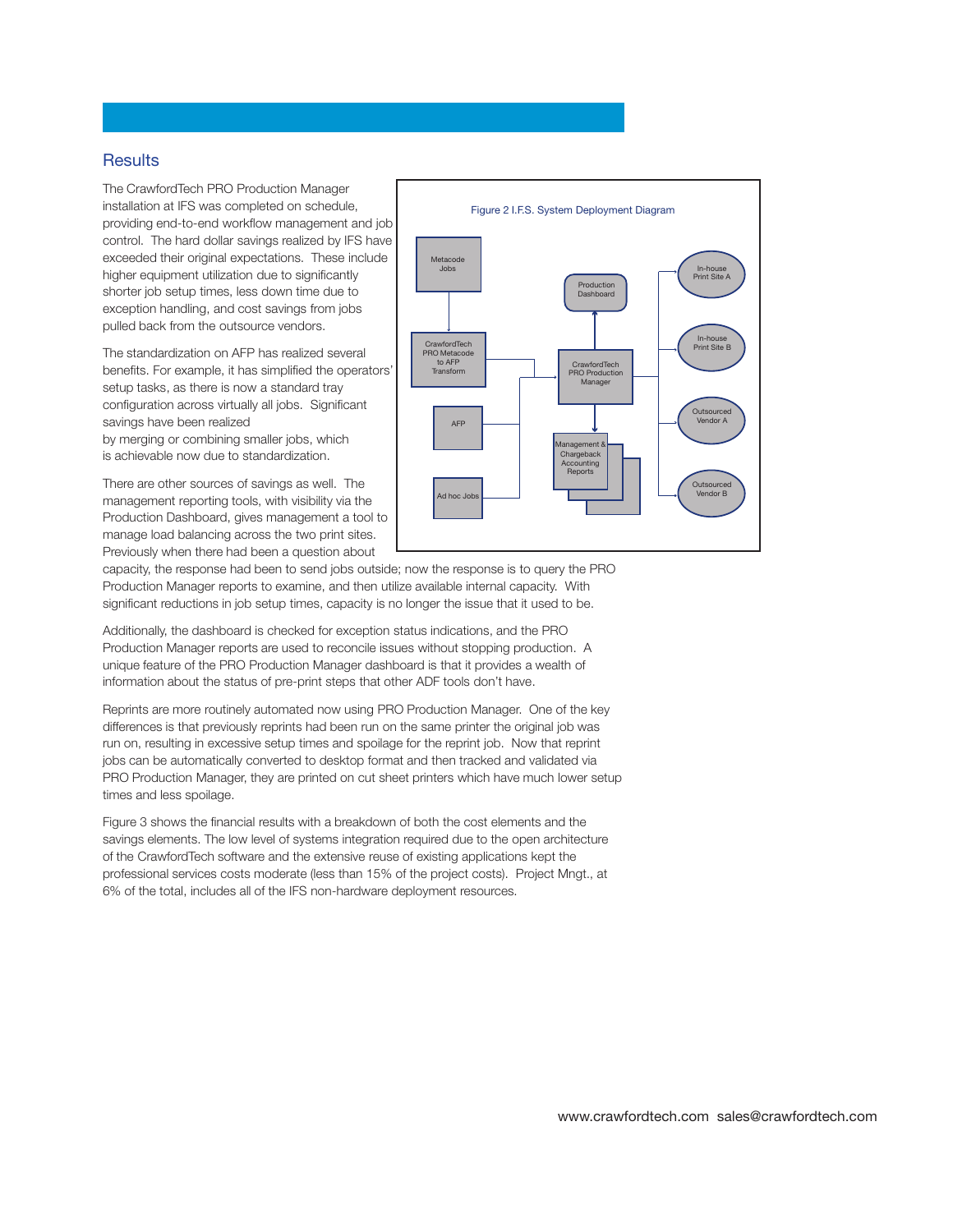**The projected 176% ROI over one year demonstrates an extremely rapid payback period. Over 5 years, IFS projects savings of \$3.3 million. The savings are not confined to just one area and are based on contributions from all the sources noted above. The biggest single factor is job setup, which is split into print Job Setup and inserter job standardization on the chart for a combined 39%. After that, the next largest factor is Reprint at 19%. Productivity, Reconciliation, and Paper/Forms each contribute to the savings. The improvements in workflow and job control produce immediate, significant results with realized savings that will continue to accrue.** 



# **Next Steps**

**Based on the success of the PRO Production Manager project, several follow-on projects are being pursued that will provide additional savings and continued improved ROI.** 

**IFS is using PRO Production Manager to collect baseline data in order to set Service Level Agreements (SLAs) based upon actual production statistics that PRO Production Manager captures. When the SLAs are available, IFS will use PRO Production Manager to manage their production printing and mailing operations against these delivery and quality control standards. Prior to deploying PRO Production Manager,** 



**the complexity of the environment and the lack of key tools were some of the barriers to implementation IFS faced..** 

**Another pending project is a conversion to 'paperless' that will realize significant savings through the integration of another CrawfordTech technology development. PRO Channel Manager (PCM), with its Customer Preference Management capability, will be deployed to enable eDelivery of customer statements to agents. PCM can be added as a module to PPM, adding functionality that will eliminate the current practice of collating, manually boxing and shipping hard copy customer statements to the agents.** 

**One of the unexpected benefits of the project is that the recaptured capacity (due to increased productivity) will be used to pull jobs back from the outsource vendors, lowering the cost structures for those jobs. Going forward, the ability to do chargeback accounting has empowered marketing to continue to develop revenue-generating offerings for agents that will further absorb this recaptured capacity.**